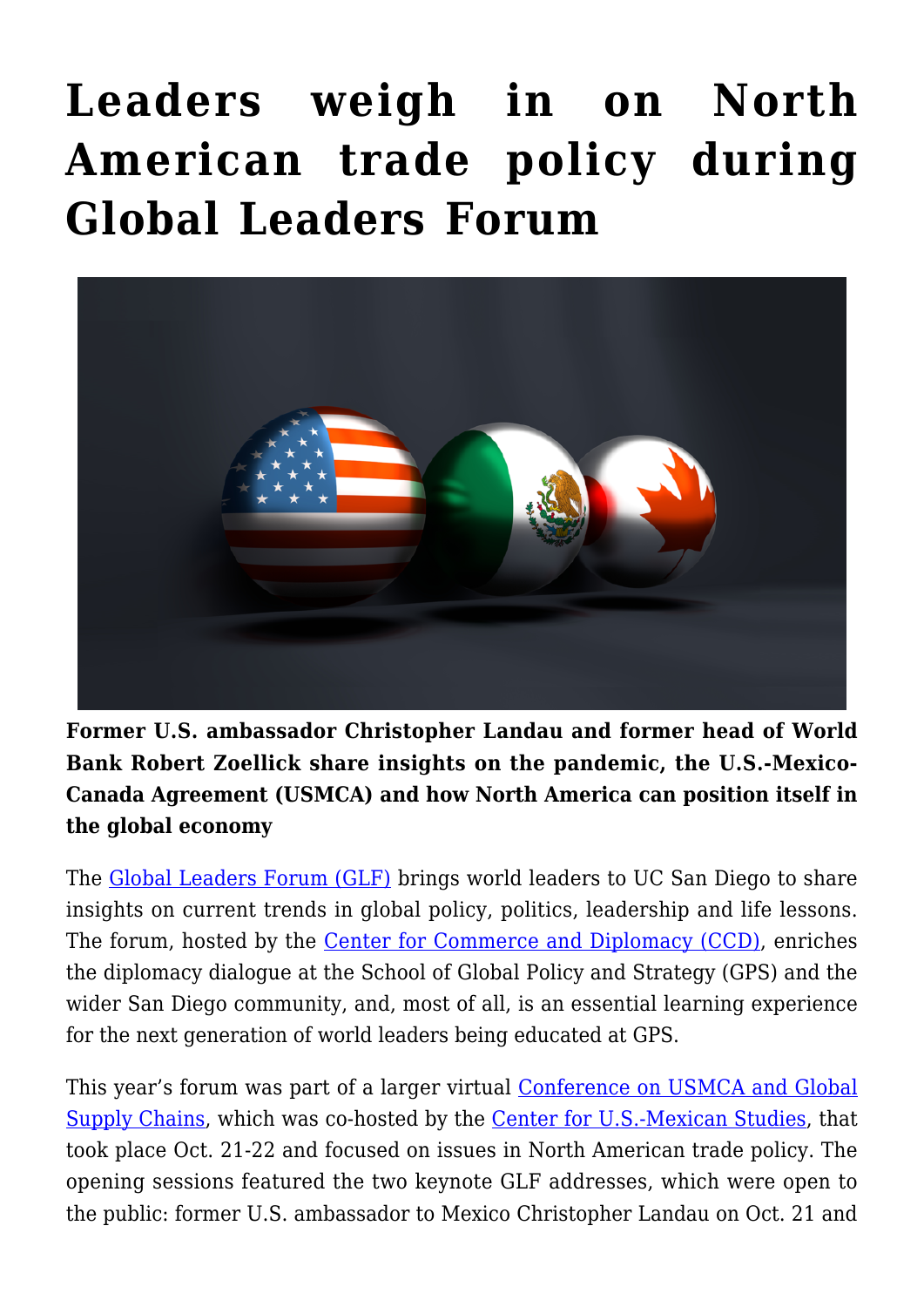former World Bank president Robert Zoellick on Oct. 22.

"At CCD, our aim is to advance global economic cooperation, and to do this we must understand the policy framework around agreements such as the USMCA and other international agreements and institutions," said [Renee Bowen,](https://gps.ucsd.edu/faculty-directory/renee-bowen.html) CCD director and professor of economics jointly appointed at GPS and the [Department](https://economics.ucsd.edu/) [of Economics](https://economics.ucsd.edu/) at UC San Diego.

Landau focused on the implementation of the United States-Mexico-Canada Agreement (USMCA), while Zoellick discussed the idea of North America, sharing insights from the top of the world's largest development bank and from his extensive experience in policymaking as a former U.S. Deputy Secretary of State and U.S Trade Representative.

## **USMCA: A Stress Test for North America**

Landau, who served as the U.S. ambassador to Mexico from 2019 to 2021, shared his experience with the launch of the USMCA, which was implemented July 1. 2020 – several months after the beginning of the coronavirus pandemic. Landau described his time as ambassador as having to tackle a "new crisis every day."

"One of the things I learned going into government service: when you're in, you don't really have time to reflect on the problems and issues," Landau said. "You have to drink from a fire hose every day."

Landau explained that commercial relationships are a critical part of international relations, a lesson he learned from his father, who was a career foreign service officer in Montevideo, Uruguay.

"He always believed that good commercial relationships between countries led to good political relationships between countries, and I always took that to heart," Landau said. "Economic ties are really the basis in keeping the political issues from taking us off the rails."

He applauded the Center for Commerce and Diplomacy for focusing on the commerce and diplomacy nexus.

During Landau's service as U.S. ambassador to Mexico, the countries faced a number of unprecedented challenges – the coronavirus pandemic, migration and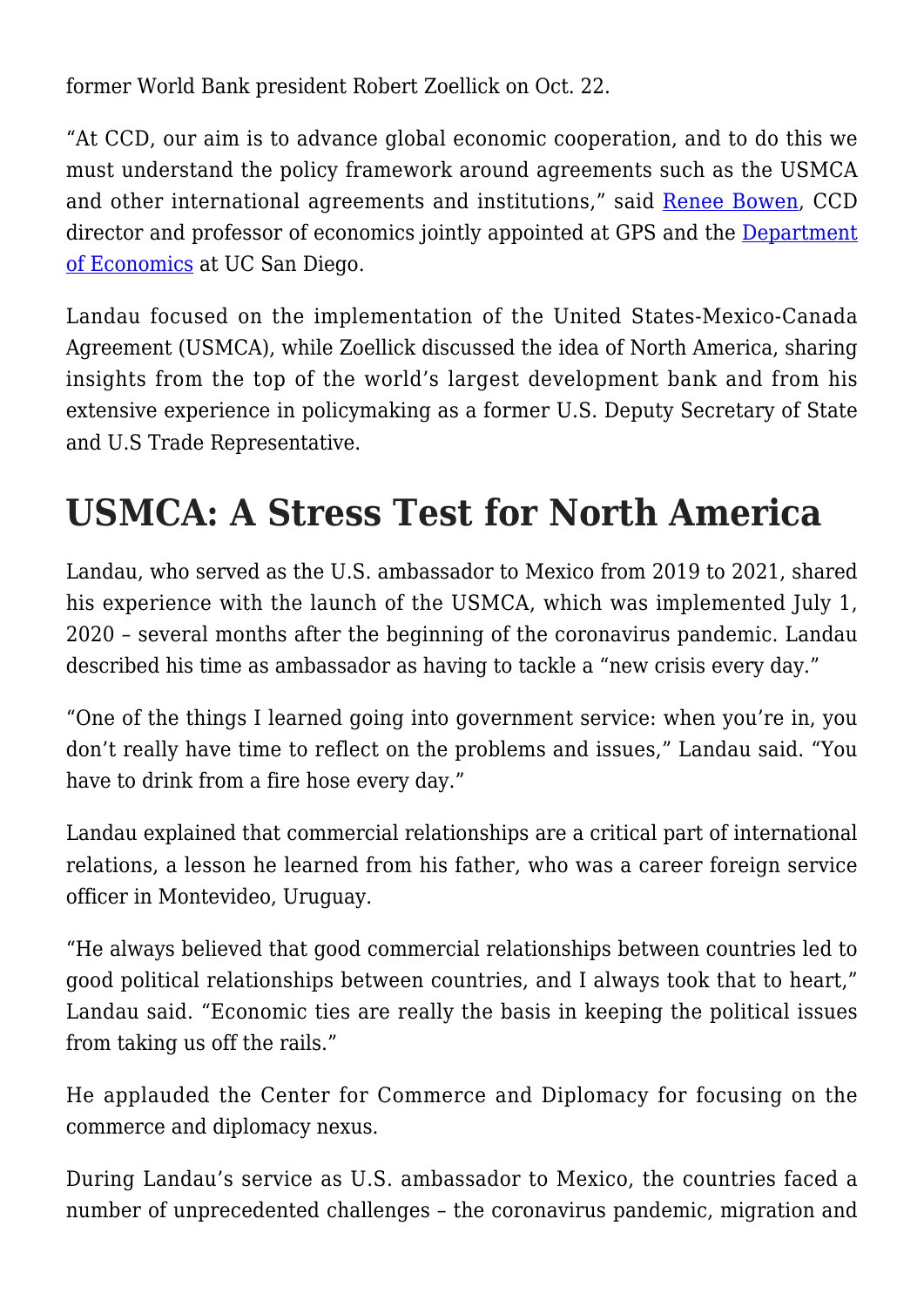implementation of the USMCA among them.

"There was really no shortage of drama in U.S.-Mexico ties in my time there," Landau said. "About 10 years of history got compressed into that two-year period."

Landau noted that the USMCA and the pandemic both defined his tenure and took a moment to examine the big picture of U.S.-Mexico relations historically.

"The U.S. and Mexico basically had our backs to each other, and we weren't looking for ways to take advantage of our geographical proximity," Landau said.

Landau noted that we cannot overestimate the importance or impact of the North American Free Trade Agreement (NAFTA), which, he said, "for all its flaws, was a watershed" moment for U.S.-Mexico relations and changed the perception of how the two countries could work together.

"It brought the U.S. and Mexico together to be on the same team," Landau said. "Before it felt like we were on different, rival teams. We have so much in common now – Mexico is sometimes our largest trading partner and is always in the top three, with China and Canada."

One of the first hurdles the USMCA faced after implementation, however, was the variation in what industries were considered essential in the U.S. and Mexico. Though Landau noted that to his knowledge, no American factory was forced to close due to a lack of components from Mexico, solving the supply chain issues on a case-by-case basis was "a bit seat of the pants."

"We have a huge back and forth of components, and we didn't understand how integrated that was until the pandemic," Landau said. "I very much hope one of the lessons of the pandemic is that we have some kind of constantly operating or existing working group to handle supply chains."

Landau said the USMCA provides a framework for creating such a group to ensure essential supply chains between the two countries remain intact.

"The Mexico commercial links are absolutely critical to the U.S. economy," he added. "These are issues that require some care."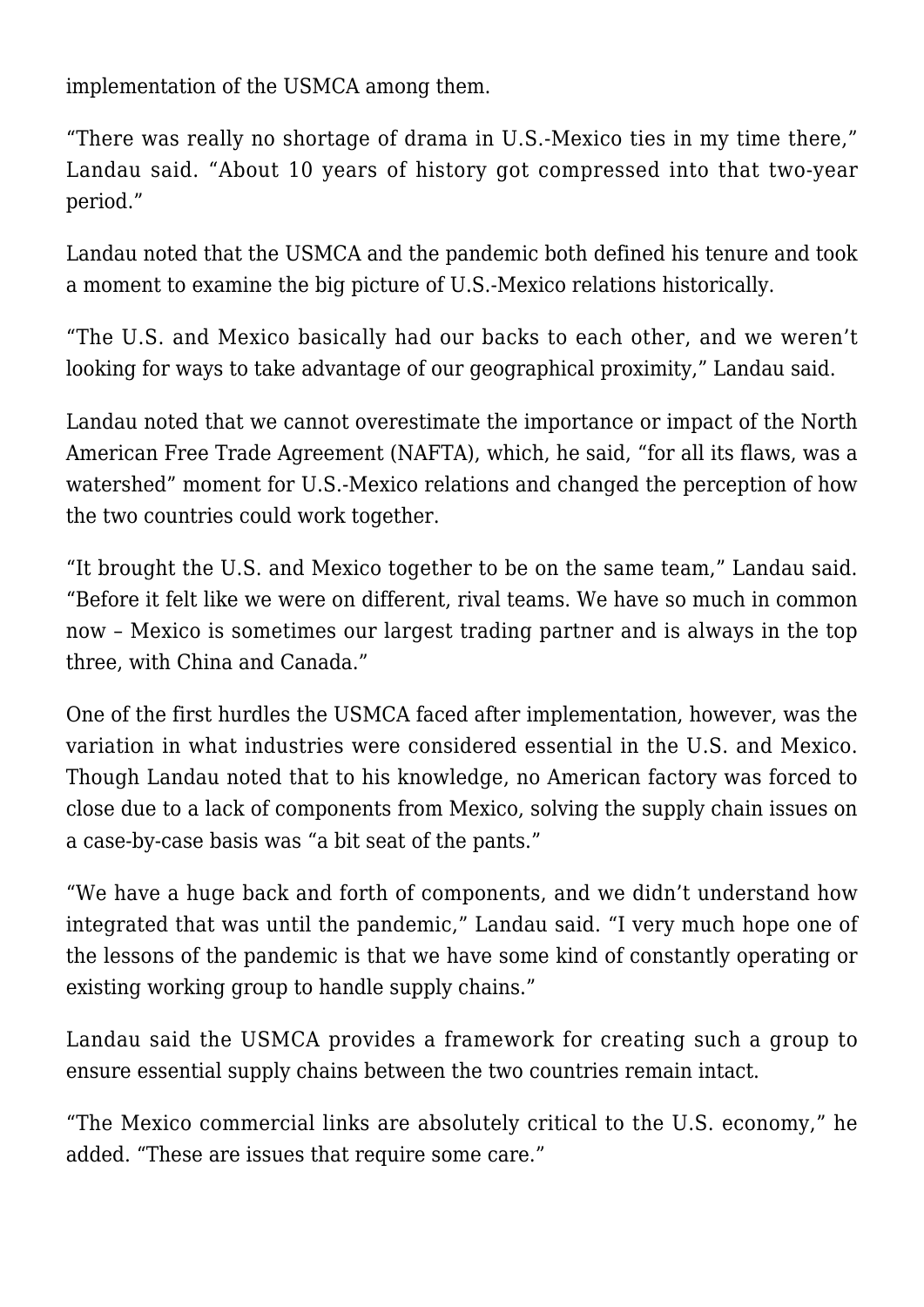## **The Idea of North America**

Zoellick's talk on Oct. 22 focused on understanding the concept of North America in a global context.

He was introduced by GPS Dean Caroline Freund, who worked with Zoellick while they were both at the World Bank. She described Zoellick as "a huge proponent of integration in North America."

Zoellick first shared his thoughts on the idea behind NAFTA, which he said "was much more than a trade agreement."

"This model of integration differed from the European Union, which was based on the idea of shared sovereignty," Zoellick said. "NAFTA encouraged mutuality, frameworks for deeper cooperation and attention to shared interests."

Over the 25 years NAFTA operated as the governing trade agreement, Zoellick said that idea took many forms, but it was incomplete, leading to the USMCA, often referred to as NAFTA 2.0.

"The past years have been difficult for the North American ideal," Zoellick said. "Trump wanted to kill NAFTA, but after 25 years he couldn't. The idea and practice was too embedded in the three countries to do so, so now we have the USMCA. Some of the aspects trouble me, but there are opportunities, too."

Zoellick stressed the importance of extending economic opportunities to Central America and said that we need "persistent, practical steps" to achieve a number of goals, such as border security and efficiency and customs policies, as well as to address ongoing issues in artificial intelligence, conservation, water, cybersecurity and more.

"But as we do so, I urge that we try to keep a strategic vision in mind, a North Star," Zoellick said. "We should recognize North America as a continental base that will enhance our leverage globally."

Zoellick also addressed how the pandemic upended global supply chains.

"Even before COVID, we were starting to see a shift in the nature of supply chains," Zoellick said. "The trade system is dynamic and always evolving, but as